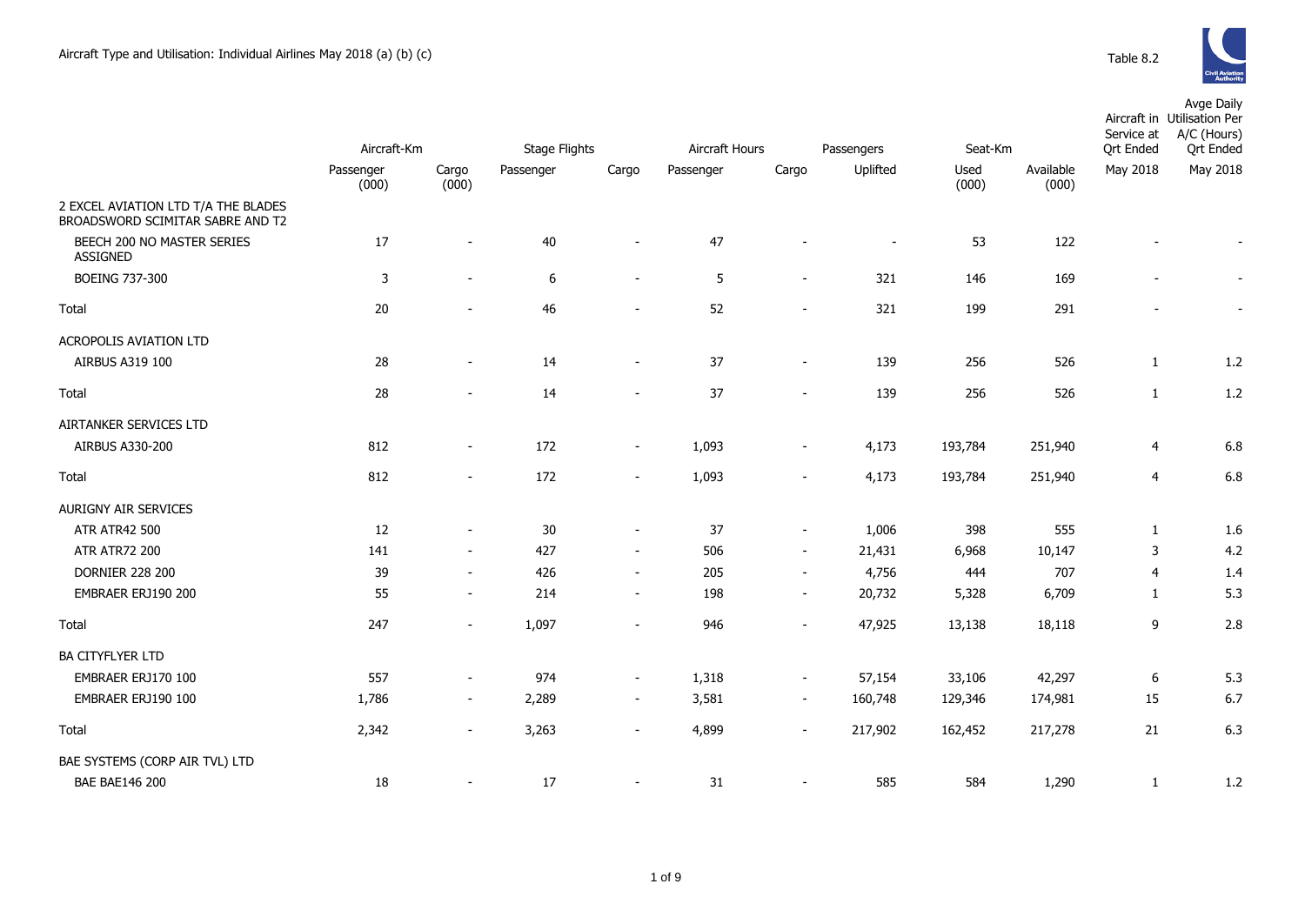Avge Daily

|                                                           | Aircraft-Km        |                          | Stage Flights |                          | Aircraft Hours |                          | Passengers |               | Seat-Km            |                              | Aircraft in Utilisation Per<br>A/C (Hours)<br><b>Qrt Ended</b> |
|-----------------------------------------------------------|--------------------|--------------------------|---------------|--------------------------|----------------|--------------------------|------------|---------------|--------------------|------------------------------|----------------------------------------------------------------|
|                                                           | Passenger<br>(000) | Cargo<br>(000)           | Passenger     | Cargo                    | Passenger      | Cargo                    | Uplifted   | Used<br>(000) | Available<br>(000) | <b>Qrt Ended</b><br>May 2018 | May 2018                                                       |
| BAE SYSTEMS (CORP AIR TVL) LTD                            |                    |                          |               |                          |                |                          |            |               |                    |                              |                                                                |
| EMBRAER EMB145 NO MASTER SERIES<br><b>ASSIGNED</b>        | 10                 |                          | 27            | $\overline{a}$           | 22             |                          | 769        | 259           | 486                | $\mathbf{1}$                 | 0.6                                                            |
| Total                                                     | 29                 |                          | 44            | $\overline{a}$           | 53             |                          | 1,354      | 843           | 1,776              | $\overline{2}$               | 0.9                                                            |
| <b>BLUE ISLANDS LIMITED</b>                               |                    |                          |               |                          |                |                          |            |               |                    |                              |                                                                |
| <b>ATR ATR42 300</b>                                      | 12                 | $\blacksquare$           | 213           | $\overline{\phantom{a}}$ | 83             | $\blacksquare$           | 5,346      | 317           | 533                | 1                            | 0.6                                                            |
| <b>ATR ATR42 500</b>                                      | 23                 |                          | 80            | $\overline{a}$           | 89             | $\qquad \qquad$          | 2,308      | 700           | 1,127              | $\mathbf{1}$                 | 4.3                                                            |
| <b>ATR ATR72 200</b>                                      | 119                | $\overline{\phantom{a}}$ | 598           | $\overline{\phantom{a}}$ | 472            | -                        | 26,088     | 5,248         | 8,065              | 3                            | 3.9                                                            |
| Total                                                     | 154                | $\overline{\phantom{0}}$ | 891           | $\overline{\phantom{a}}$ | 644            | $\frac{1}{2}$            | 33,742     | 6,265         | 9,725              | 5                            | 3.3                                                            |
| <b>BMI REGIONAL</b>                                       |                    |                          |               |                          |                |                          |            |               |                    |                              |                                                                |
| <b>EMBRAER EMB135 NO MASTER SERIES</b><br>ASSIGNED        | 293                | $\overline{\phantom{a}}$ | 506           | $\overline{\phantom{a}}$ | 634            | $\overline{\phantom{a}}$ | 11,055     | 6,869         | 10,853             | 4                            | 5.4                                                            |
| <b>EMBRAER EMB145 NO MASTER SERIES</b><br><b>ASSIGNED</b> | 1,293              | $\overline{\phantom{a}}$ | 2,095         | $\overline{\phantom{a}}$ | 2,776          | $\overline{\phantom{0}}$ | 40,580     | 38,910        | 63,370             | 16                           | 5.8                                                            |
| Total                                                     | 1,587              | $\overline{\phantom{a}}$ | 2,601         | $\overline{\phantom{a}}$ | 3,409          |                          | 51,635     | 45,779        | 74,223             | 20                           | 5.7                                                            |
| BRITISH AIRWAYS PLC                                       |                    |                          |               |                          |                |                          |            |               |                    |                              |                                                                |
| <b>AIRBUS A318 100</b>                                    | 268                | $\overline{\phantom{a}}$ | 72            | $\overline{\phantom{a}}$ | 380            | $\overline{\phantom{0}}$ | 957        | 5,348         | 8,583              | 1                            | 11.2                                                           |
| AIRBUS A319 100                                           | 5,170              | $\overline{\phantom{a}}$ | 7,016         | $\overline{\phantom{a}}$ | 11,500         | $\overline{\phantom{a}}$ | 772,157    | 569,382       | 690,289            | 44                           | 7.6                                                            |
| <b>AIRBUS A320 200</b>                                    | 11,130             | $\overline{\phantom{a}}$ | 8,906         | $\blacksquare$           | 20,156         | $\overline{\phantom{a}}$ | 1,164,899  | 1,467,314     | 1,755,852          | 67                           | 7.9                                                            |
| AIRBUS A320 200N                                          | 362                | $\overline{\phantom{a}}$ | 239           | $\sim$                   | 617            | $\overline{\phantom{a}}$ | 34,951     | 52,955        | 60,727             | $\overline{\phantom{a}}$     |                                                                |
| <b>AIRBUS A321 200</b>                                    | 2,499              | $\overline{\phantom{a}}$ | 2,116         | $\sim$                   | 4,658          | $\overline{\phantom{a}}$ | 323,569    | 366,483       | 455,343            | 18                           | 7.9                                                            |
| <b>AIRBUS A380 800</b>                                    | 4,348              | $\overline{\phantom{a}}$ | 506           | $\overline{\phantom{a}}$ | 5,380          | $\overline{\phantom{a}}$ | 199,739    | 1,710,592     | 2,039,310          | 12                           | 12.1                                                           |
| BOEING 747 400                                            | 11,260             | $\overline{\phantom{a}}$ | 1,667         | $\sim$                   | 14,202         | $\blacksquare$           | 427,703    | 2,919,466     | 3,498,305          | 36                           | 12.6                                                           |
| BOEING 767-300                                            | 889                | $\overline{\phantom{a}}$ | 662           | $\sim$                   | 1,602          | $\blacksquare$           | 131,933    | 182,319       | 222,250            | $\overline{7}$               | 7.1                                                            |
| <b>BOEING 777 200</b>                                     | 15,688             | $\overline{\phantom{a}}$ | 2,571         | $\overline{\phantom{a}}$ | 20,334         | $\overline{\phantom{a}}$ | 469,702    | 3,088,912     | 3,853,516          | 46                           | 14.2                                                           |
| <b>BOEING 777 300</b>                                     | 4,228              | $\overline{\phantom{a}}$ | 527           | $\overline{\phantom{a}}$ | 5,298          | $\overline{\phantom{a}}$ | 118,628    | 1,030,996     | 1,255,835          | 12                           | 14.5                                                           |
| <b>BOEING 787 8</b>                                       | 3,026              | $\overline{\phantom{a}}$ | 434           | $\overline{\phantom{a}}$ | 3,817          | $\frac{1}{2}$            | 76,903     | 536,861       | 647,589            | 9                            | 14.2                                                           |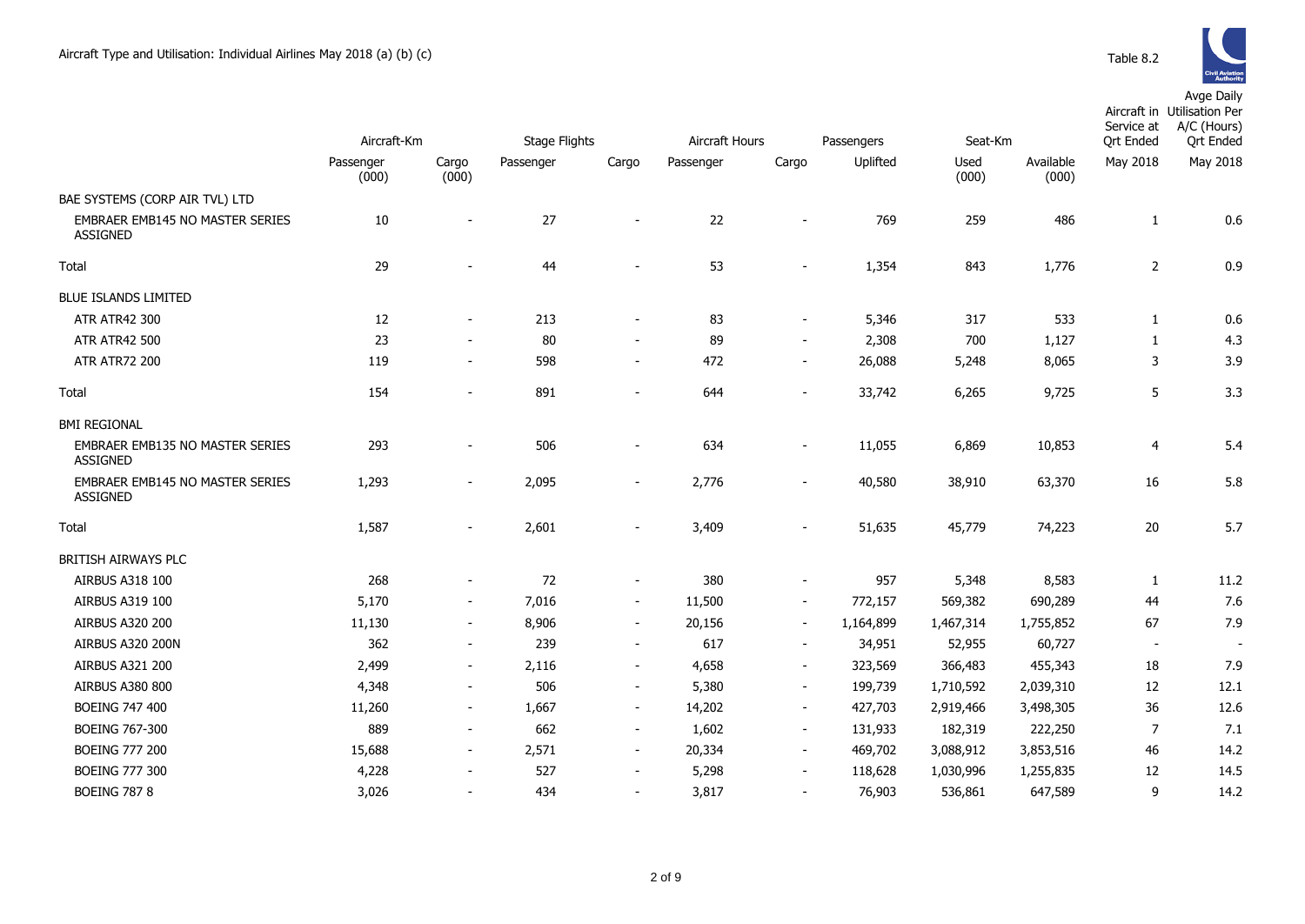

|                                                    | Aircraft-Km              |                          | <b>Stage Flights</b>     |                          | Aircraft Hours           |                          | Seat-Km<br>Passengers    |                |                          | Service at<br><b>Ort Ended</b> | Aircraft in Utilisation Per<br>A/C (Hours)<br><b>Qrt Ended</b> |  |
|----------------------------------------------------|--------------------------|--------------------------|--------------------------|--------------------------|--------------------------|--------------------------|--------------------------|----------------|--------------------------|--------------------------------|----------------------------------------------------------------|--|
|                                                    | Passenger                | Cargo                    | Passenger                | Cargo                    | Passenger                | Cargo                    | Uplifted                 | Used           | Available                | May 2018                       | May 2018                                                       |  |
|                                                    | (000)                    | (000)                    |                          |                          |                          |                          |                          | (000)          | (000)                    |                                |                                                                |  |
| BRITISH AIRWAYS PLC                                |                          |                          |                          |                          |                          |                          |                          |                |                          |                                |                                                                |  |
| <b>BOEING 787 9</b>                                | 6,023                    | $\blacksquare$           | 831                      | $\overline{\phantom{a}}$ | 7,702                    | $\overline{\phantom{a}}$ | 132,135                  | 974,600        | 1,301,039                | 17                             | 14.8                                                           |  |
| Total                                              | 64,892                   | $\sim$                   | 25,547                   | $\overline{\phantom{a}}$ | 95,646                   | $\overline{\phantom{a}}$ | 3,853,276                | 12,905,228     | 15,788,638               | 269                            | 10.7                                                           |  |
| CARGOLOGICAIR LTD                                  |                          |                          |                          |                          |                          |                          |                          |                |                          |                                |                                                                |  |
| <b>BOEING 747 400</b>                              | $\overline{\phantom{a}}$ | 457                      | $\sim$                   | 111                      | $\sim$                   | 613                      |                          |                |                          | 2                              | 8.8                                                            |  |
| <b>BOEING 747 8</b>                                | $\overline{\phantom{a}}$ | 250                      | $\overline{\phantom{a}}$ | 50                       | $\sim$                   | 332                      |                          |                |                          | $\mathbf{1}$                   | 11.6                                                           |  |
| Total                                              | $\sim$                   | 707                      | $\sim$                   | 161                      | $\sim$                   | 945                      |                          |                |                          | 3                              | 9.7                                                            |  |
| <b>CELLO AVIATION LTD</b>                          |                          |                          |                          |                          |                          |                          |                          |                |                          |                                |                                                                |  |
| BAE AVRO146RJ 100                                  | 64                       | $\blacksquare$           | 135                      | $\sim$                   | 127                      |                          | $\overline{\phantom{a}}$ | 4,762          | 6,198                    | $\mathbf{1}$                   | 1.8                                                            |  |
| <b>BAE BAE146 200</b>                              | $\overline{a}$           | $\overline{\phantom{a}}$ | $\sim$                   | $\sim$                   | $\overline{\phantom{a}}$ |                          | $\overline{\phantom{a}}$ | $\overline{a}$ |                          | $\mathbf{1}$                   | $\sim$                                                         |  |
| BOEING 737-300                                     | 102                      | $\overline{\phantom{a}}$ | 59                       | $\sim$                   | 149                      | $\blacksquare$           | 6,069                    | 12,122         | 15,114                   | $\mathbf{1}$                   | 0.3                                                            |  |
| Total                                              | 166                      | $\overline{\phantom{a}}$ | 194                      | $\overline{\phantom{a}}$ | 276                      | $\sim$                   | 6,069                    | 16,884         | 21,312                   | 3                              | 0.7                                                            |  |
| DHL AIR LTD                                        |                          |                          |                          |                          |                          |                          |                          |                |                          |                                |                                                                |  |
| <b>BOEING 757-200</b>                              | $\sim$                   | 1,106                    | $\sim$                   | 1,286                    | $\sim$                   | 2,101                    |                          |                |                          | 22                             | 3.1                                                            |  |
| BOEING 767-300                                     | $\overline{\phantom{a}}$ | 925                      | $\sim$                   | 298                      | $\sim$                   | 1,282                    |                          |                | $\overline{\phantom{0}}$ | $\overline{4}$                 | 10.4                                                           |  |
| Total                                              |                          | 2,030                    | $\blacksquare$           | 1,584                    | $\sim$                   | 3,383                    |                          |                | $\blacksquare$           | 26                             | 4.3                                                            |  |
| <b>EASTERN AIRWAYS</b>                             |                          |                          |                          |                          |                          |                          |                          |                |                          |                                |                                                                |  |
| <b>ATR ATR72 200</b>                               | 99                       | $\overline{\phantom{a}}$ | 272                      | $\sim$                   | 244                      | $\sim$                   | 8,467                    | 3,097          | 7,304                    | 2                              | 2.5                                                            |  |
| BAE JETSTREAM 4100 4100                            | 250                      | $\overline{\phantom{a}}$ | 879                      | $\sim$                   | 666                      | $\sim$                   | 12,323                   | 3,687          | 7,255                    | 17                             | 1.2                                                            |  |
| EMBRAER EMB145 NO MASTER SERIES<br><b>ASSIGNED</b> | 201                      | $\overline{\phantom{a}}$ | 366                      | $\sim$                   | 356                      |                          | 10,202                   | 6,030          | 10,025                   | 4                              | 2.0                                                            |  |
| EMBRAER ERJ170 100                                 | 148                      | $\overline{\phantom{a}}$ | 330                      | $\sim$                   | 290                      | $\overline{\phantom{a}}$ | $\overline{\phantom{a}}$ | 7,668          | 11,243                   | $\overline{2}$                 | 4.6                                                            |  |
| SAAB 2000 NO MASTER SERIES<br><b>ASSIGNED</b>      | 218                      | $\overline{\phantom{a}}$ | 558                      | $\sim$                   | 495                      | $\overline{\phantom{a}}$ | 8,997                    | 6,096          | 10,901                   | 9                              | 2.0                                                            |  |
| Total                                              | 915                      | $\overline{\phantom{a}}$ | 2,405                    |                          | 2,051                    |                          | 39,989                   | 26,578         | 46,728                   | 34                             | 1.8                                                            |  |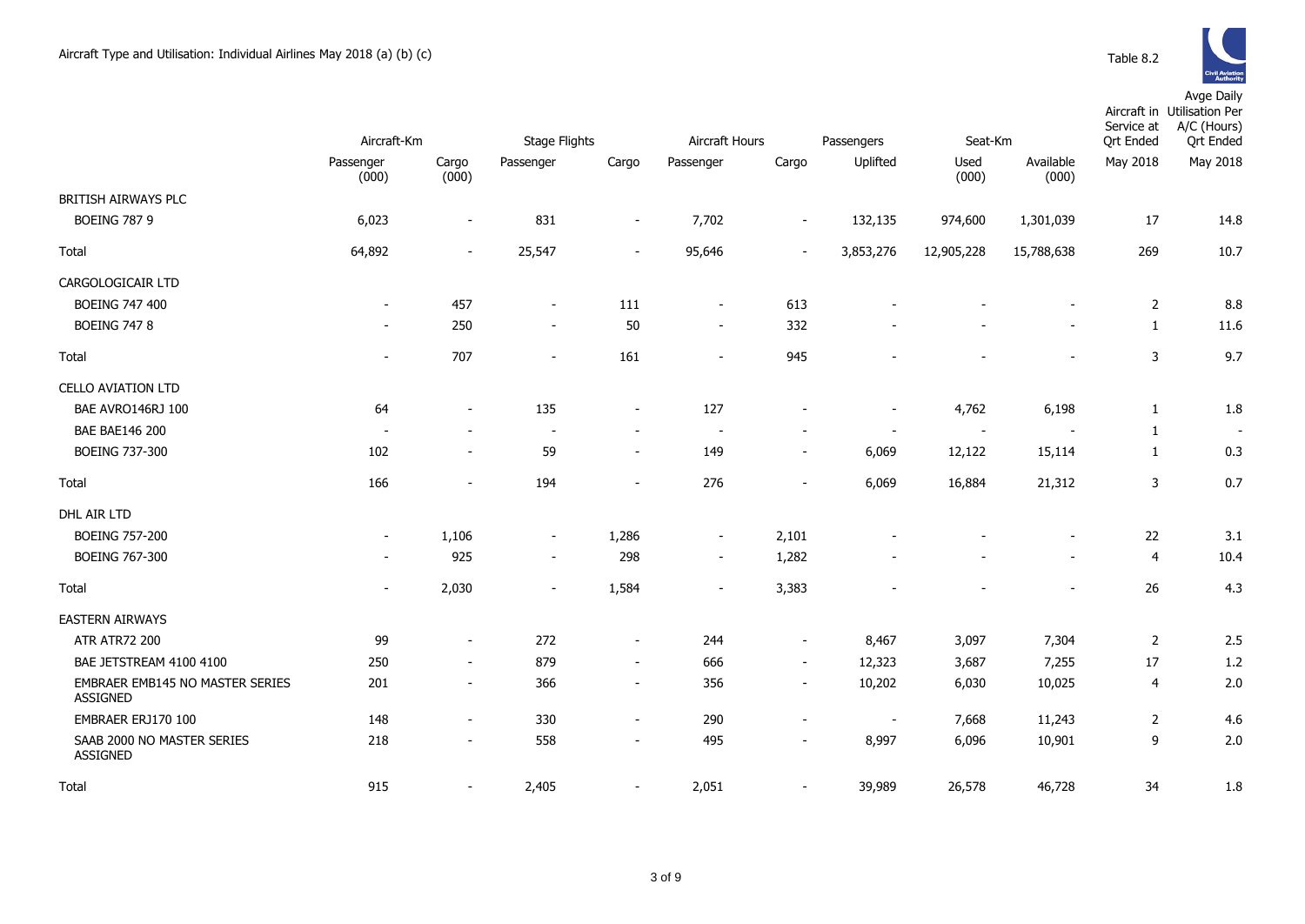Avge Daily

|                                                           | Aircraft-Km        |                          | <b>Stage Flights</b> |                          | Aircraft Hours |                          | Passengers     | Seat-Km       |                    | Service at<br>Ort Ended | Aircraft in Utilisation Per<br>A/C (Hours)<br><b>Qrt Ended</b> |
|-----------------------------------------------------------|--------------------|--------------------------|----------------------|--------------------------|----------------|--------------------------|----------------|---------------|--------------------|-------------------------|----------------------------------------------------------------|
|                                                           | Passenger<br>(000) | Cargo<br>(000)           | Passenger            | Cargo                    | Passenger      | Cargo                    | Uplifted       | Used<br>(000) | Available<br>(000) | May 2018                | May 2018                                                       |
| EASYJET AIRLINE COMPANY LTD                               |                    |                          |                      |                          |                |                          |                |               |                    |                         |                                                                |
| AIRBUS A319 100                                           | 14,194             | $\overline{\phantom{a}}$ | 14,520               | $\overline{\phantom{a}}$ | 26,531         | $\overline{\phantom{a}}$ | 2,010,304      | 1,993,640     | 2,214,283          | 87                      | 5.4                                                            |
| AIRBUS A320 200                                           | 16,504             | $\overline{\phantom{a}}$ | 13,456               | $\overline{\phantom{a}}$ | 28,597         | $\overline{\phantom{a}}$ | 2,199,477      | 2,743,567     | 3,066,320          | 94                      | 5.5                                                            |
| AIRBUS A320 200N                                          | 1,519              | $\sim$                   | 801                  | $\overline{\phantom{a}}$ | 2,379          | $\blacksquare$           | 135,160        | 261,878       | 282,604            | 5                       | 6.3                                                            |
| Total                                                     | 32,218             | $\blacksquare$           | 28,777               | $\blacksquare$           | 57,507         | $\overline{\phantom{a}}$ | 4,344,941      | 4,999,085     | 5,563,207          | 186                     | 5.5                                                            |
| EXECUTIVE JET CHARTER LTD                                 |                    |                          |                      |                          |                |                          |                |               |                    |                         |                                                                |
| AEROSPATIALE AS365 NO MASTER<br><b>SERIES ASSIGNED</b>    |                    |                          |                      |                          |                |                          |                |               |                    | $\mathbf{1}$            |                                                                |
| AGUSTA AW139 NO MASTER SERIES<br><b>ASSIGNED</b>          |                    |                          |                      |                          |                |                          |                |               |                    | $\overline{2}$          |                                                                |
| DASSAULT FALCON 2000 NO MASTER<br><b>SERIES ASSIGNED</b>  |                    |                          |                      |                          |                |                          |                |               |                    | $\overline{2}$          |                                                                |
| DASSAULT FALCON 7X NO MASTER<br>SERIES ASSIGNED           | $\overline{4}$     |                          | $\overline{4}$       | $\overline{a}$           | 5              |                          | $\overline{4}$ | 3             | 49                 | $\mathbf{1}$            | 0.4                                                            |
| <b>GULFSTREAM GVI NO MASTER SERIES</b><br><b>ASSIGNED</b> | 12                 | ۰                        | 2                    | $\overline{a}$           | 14             |                          | 5              | 31            | 136                | $\mathbf{1}$            | 1.2                                                            |
| Total                                                     | 16                 |                          | $\boldsymbol{6}$     |                          | 19             |                          | 9              | 34            | 185                | $\overline{7}$          | 0.2                                                            |
| <b>FLYBE LTD</b>                                          |                    |                          |                      |                          |                |                          |                |               |                    |                         |                                                                |
| <b>ATR ATR72 200</b>                                      | 389                | $\overline{\phantom{0}}$ | 1,120                | $\overline{\phantom{a}}$ | 1,194          |                          |                | 17,201        | 27,259             | 5                       | 5.2                                                            |
| DE HAVILLAND DHC8 400                                     | 4,102              | $\overline{\phantom{0}}$ | 9,492                | $\overline{\phantom{a}}$ | 11,779         | $\overline{\phantom{a}}$ | 563,950        | 246,369       | 319,971            | 55                      | 5.4                                                            |
| EMBRAER ERJ170 200                                        | 1,282              | $\overline{\phantom{a}}$ | 1,824                | $\overline{\phantom{a}}$ | 2,796          | $\sim$                   | 124,359        | 89,473        | 112,810            | 11                      | 6.3                                                            |
| EMBRAER ERJ190 200                                        | 782                |                          | 956                  | $\blacksquare$           | 1,547          | $\blacksquare$           | 84,994         | 74,410        | 92,303             | $\overline{7}$          | 5.4                                                            |
| Total                                                     | 6,556              |                          | 13,392               | ÷.                       | 17,316         |                          | 773,303        | 427,453       | 552,343            | 78                      | 5.5                                                            |
| <b>GAMA AVIATION (UK) LTD</b>                             |                    |                          |                      |                          |                |                          |                |               |                    |                         |                                                                |
| BEECH 200 NO MASTER SERIES<br><b>ASSIGNED</b>             |                    |                          |                      |                          |                |                          |                |               |                    | $\overline{4}$          |                                                                |
| BOMBARDIER BD700 1A10 NO MASTER<br>SERIES ASSIGNED        | 40                 |                          | 21                   |                          | 53             |                          | 49             | 98            | 475                | 4                       | 0.2                                                            |
| CANADAIR CL600 2B16 600                                   | 48                 |                          | 31                   |                          | 67             |                          | 67             | 109           | 480                | 3                       | 0.2                                                            |
| <b>CESSNA 510 NO MASTER SERIES</b><br><b>ASSIGNED</b>     |                    |                          |                      |                          |                |                          |                |               |                    | $\overline{2}$          | $\overline{\phantom{a}}$                                       |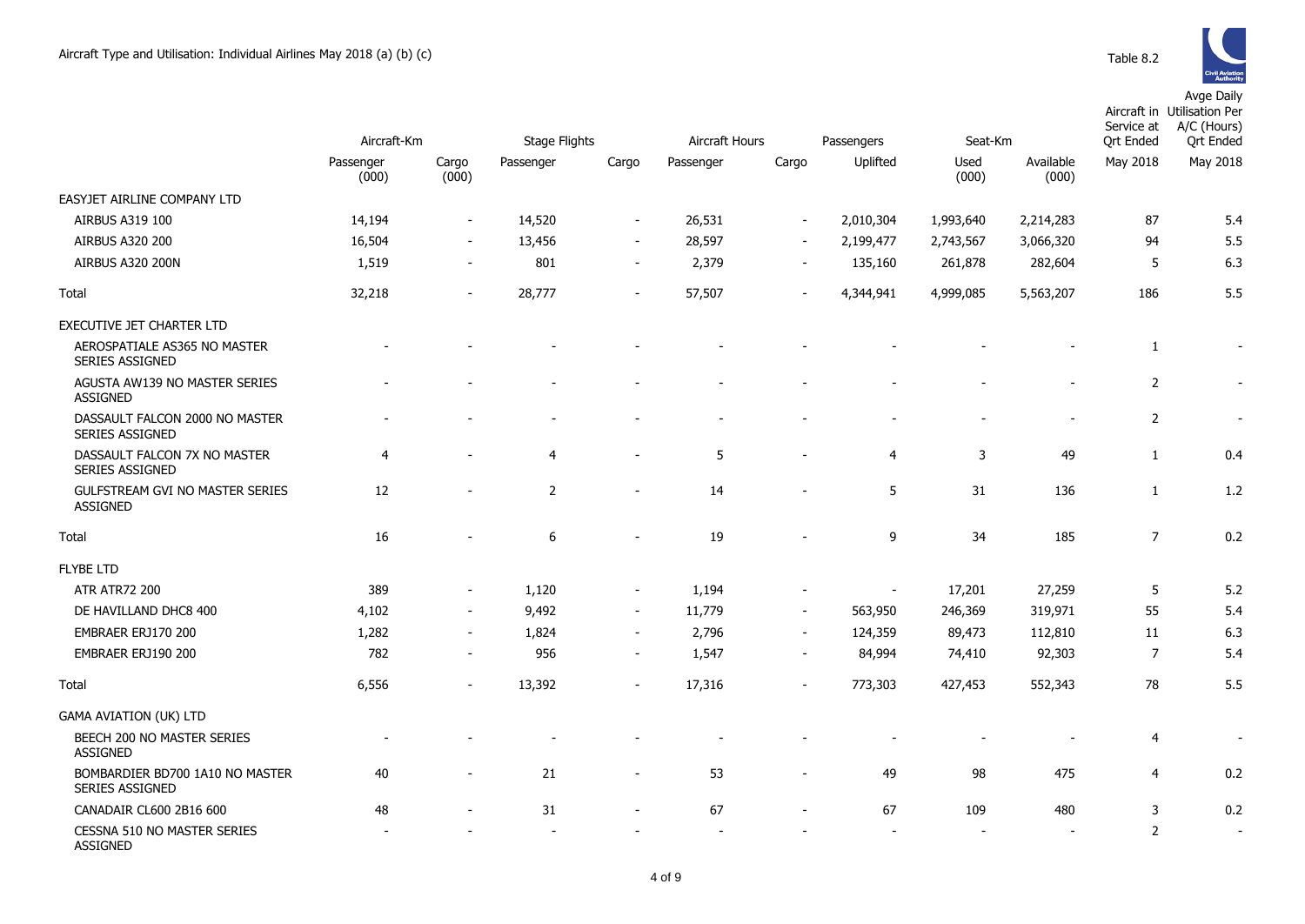

|                                                   | Aircraft-Km        |                          | Stage Flights            |                          | Aircraft Hours<br>Passengers |                          |                          | Seat-Km       |                    | Service at<br><b>Qrt Ended</b> | Aircraft in Utilisation Per<br>A/C (Hours)<br><b>Qrt Ended</b> |
|---------------------------------------------------|--------------------|--------------------------|--------------------------|--------------------------|------------------------------|--------------------------|--------------------------|---------------|--------------------|--------------------------------|----------------------------------------------------------------|
|                                                   | Passenger<br>(000) | Cargo<br>(000)           | Passenger                | Cargo                    | Passenger                    | Cargo                    | Uplifted                 | Used<br>(000) | Available<br>(000) | May 2018                       | May 2018                                                       |
| <b>GAMA AVIATION (UK) LTD</b>                     |                    |                          |                          |                          |                              |                          |                          |               |                    |                                |                                                                |
| CESSNA 560 NO MASTER SERIES<br>ASSIGNED           |                    |                          |                          |                          |                              |                          |                          |               |                    | $\overline{2}$                 |                                                                |
| GULFSTREAM GV NO MASTER SERIES<br><b>ASSIGNED</b> | 11                 | $\blacksquare$           | $\overline{2}$           | $\blacksquare$           | 14                           | $\blacksquare$           | 5                        | 27            | 155                | $\mathbf{1}$                   | 0.2                                                            |
| LEARJET 45 NO MASTER SERIES<br><b>ASSIGNED</b>    |                    |                          | $\overline{a}$           |                          |                              |                          |                          |               |                    | 1                              | $\overline{\phantom{a}}$                                       |
| RAYTHEON HAWKER 800                               | $\overline{a}$     | $\overline{a}$           | $\overline{\phantom{a}}$ | $\overline{\phantom{a}}$ | $\blacksquare$               | $\blacksquare$           | $\overline{a}$           |               | $\overline{a}$     | 1                              | $\overline{\phantom{a}}$                                       |
| Total                                             | 99                 |                          | 54                       | $\overline{\phantom{a}}$ | 134                          | ٠                        | 121                      | 234           | 1,110              | 18                             | 0.1                                                            |
| JET2.COM LTD                                      |                    |                          |                          |                          |                              |                          |                          |               |                    |                                |                                                                |
| BOEING 737-300                                    | 2,091              | $\overline{\phantom{a}}$ | 1,232                    | $\overline{\phantom{a}}$ | 3,433                        | $\blacksquare$           | 154,427                  | 267,265       | 309,442            | 18                             | 1.7                                                            |
| BOEING 737-800                                    | 11,458             | $\overline{\phantom{a}}$ | 5,101                    | $\overline{\phantom{a}}$ | 17,492                       | $\blacksquare$           | 836,620                  | 1,878,915     | 2,165,525          | 51                             | 4.4                                                            |
| <b>BOEING 757-200</b>                             | 1,363              | $\overline{\phantom{a}}$ | 611                      | $\overline{\phantom{a}}$ | 2,079                        | $\blacksquare$           | 129,383                  | 288,429       | 320,395            | 11                             | 2.1                                                            |
| Total                                             | 14,912             | $\blacksquare$           | 6,944                    | $\blacksquare$           | 23,004                       | $\blacksquare$           | 1,120,430                | 2,434,609     | 2,795,362          | 80                             | 3.4                                                            |
| <b>JOTA AVIATION LTD</b>                          |                    |                          |                          |                          |                              |                          |                          |               |                    |                                |                                                                |
| BAE AVRO146RJ 100                                 | 65                 | $\overline{\phantom{a}}$ | 126                      | $\overline{\phantom{a}}$ | 151                          | $\overline{a}$           | $\overline{\phantom{a}}$ | 3,337         | 6,315              | $\mathbf{1}$                   | 2.0                                                            |
| BAE AVRO146RJ 85                                  | 43                 | $\overline{\phantom{a}}$ | 74                       | $\overline{\phantom{a}}$ | 109                          | $\overline{\phantom{a}}$ | 536                      | 2,678         | 4,041              | 1                              | 2.9                                                            |
| <b>BAE BAE146 200</b>                             | 6                  | $\overline{\phantom{a}}$ | 16                       | $\overline{\phantom{a}}$ | 20                           | $\sim$                   | 388                      | 389           | 457                | $\mathbf{1}$                   | 0.1                                                            |
| Total                                             | 113                | $\overline{a}$           | 216                      | $\blacksquare$           | 280                          | $\overline{a}$           | 924                      | 6,404         | 10,813             | 3                              | 1.7                                                            |
| <b>LOGANAIR LTD</b>                               |                    |                          |                          |                          |                              |                          |                          |               |                    |                                |                                                                |
| BRITTEN NORMAN BN2A<br>UNDESIGNATED MASTER SERIES | 16                 | $\blacksquare$           | 468                      | $\blacksquare$           | 118                          | $\blacksquare$           | 1,936                    | 88            | 131                | $\overline{2}$                 | 2.0                                                            |
| DE HAVILLAND DHC6 400                             | 58                 | $\overline{\phantom{a}}$ | 342                      | $\overline{\phantom{a}}$ | 315                          | $\blacksquare$           | 3,500                    | 608           | 1,096              | 3                              | 2.7                                                            |
| DORNIER 328 NO MASTER SERIES<br><b>ASSIGNED</b>   | 120                | $\overline{a}$           | 326                      | $\sim$                   | 366                          | $\sim$                   | 5,833                    | 2,266         | 3,723              | $\overline{2}$                 | 3.0                                                            |
| SAAB 2000 NO MASTER SERIES<br><b>ASSIGNED</b>     | 224                | $\blacksquare$           | 712                      | $\blacksquare$           | 647                          | $\blacksquare$           | 20,122                   | 6,326         | 11,189             | 5                              | 3.3                                                            |
| SAAB 340 NO MASTER SERIES ASSIGNED                | 517                | $\blacksquare$           | 1,875                    | $\overline{\phantom{a}}$ | 1,790                        | $\blacksquare$           | 36,854                   | 11,016        | 17,374             | 17                             | 3.2                                                            |
| <b>Total</b>                                      | 935                | $\overline{\phantom{m}}$ | 3,723                    | $\overline{\phantom{m}}$ | 3,235                        | $\overline{\phantom{0}}$ | 68,245                   | 20,304        | 33,513             | 29                             | 3.0                                                            |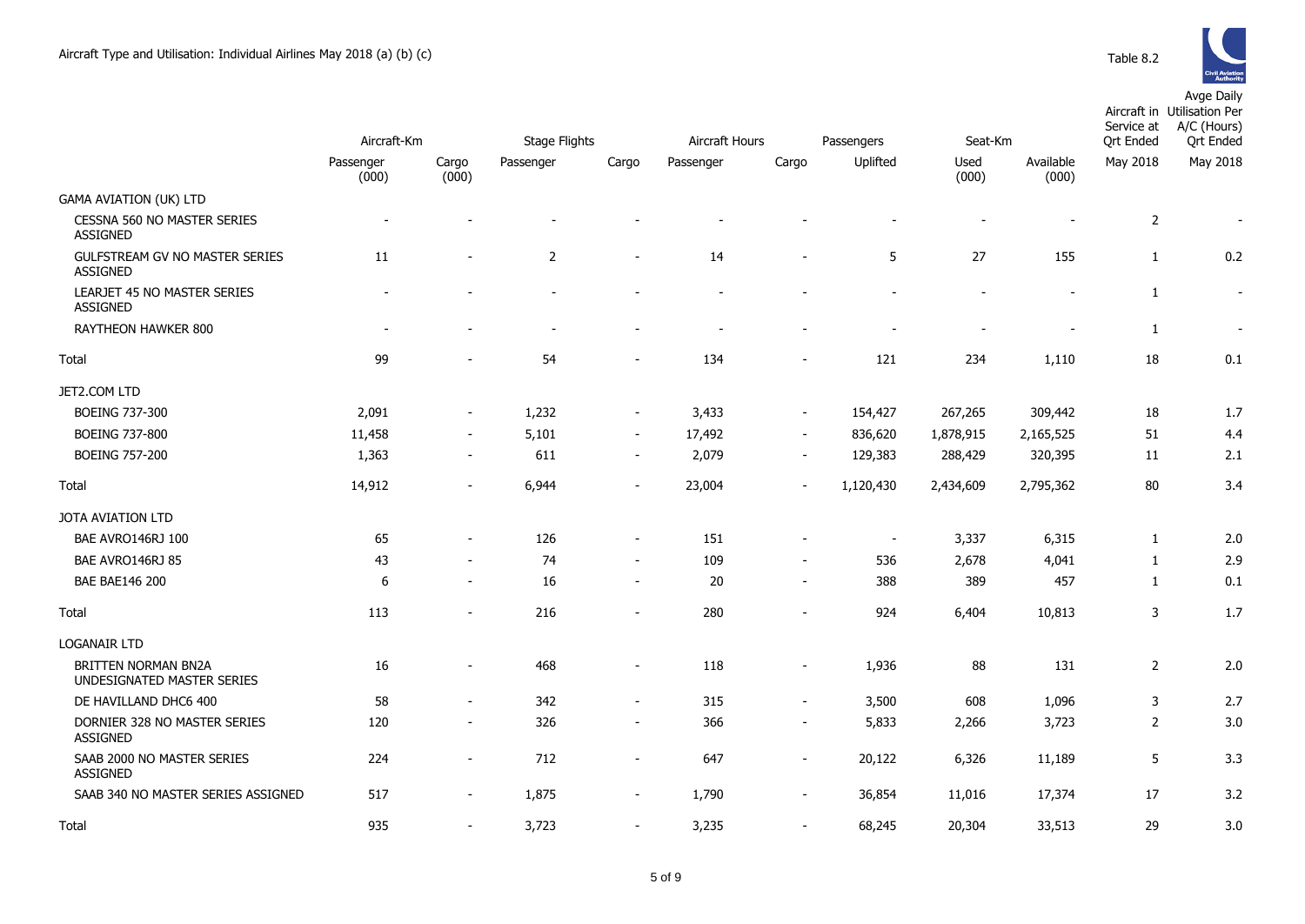

|                                                           | Aircraft-Km        |                | <b>Stage Flights</b> |                | Aircraft Hours |                          | Passengers |                          | Seat-Km            |                | Aircraft in Utilisation Per<br>A/C (Hours)<br><b>Qrt</b> Ended |  |
|-----------------------------------------------------------|--------------------|----------------|----------------------|----------------|----------------|--------------------------|------------|--------------------------|--------------------|----------------|----------------------------------------------------------------|--|
|                                                           | Passenger<br>(000) | Cargo<br>(000) | Passenger            | Cargo          | Passenger      | Cargo                    | Uplifted   | Used<br>(000)            | Available<br>(000) | May 2018       | May 2018                                                       |  |
| NORWEGIAN AIR UK LTD                                      |                    |                |                      |                |                |                          |            |                          |                    |                |                                                                |  |
| BOEING 737-800                                            | 247                | $\blacksquare$ | 120                  |                | 384            | $\overline{a}$           |            | 38,443                   | 46,028             | $\mathbf{1}$   | 11.5                                                           |  |
| <b>BOEING 787 9</b>                                       | 3,734              |                | 486                  | $\overline{a}$ | 4,638          | $\overline{\phantom{0}}$ | 141,548    | 1,080,125                | 1,282,252          | $\overline{7}$ | 13.1                                                           |  |
| Total                                                     | 3,981              | L,             | 606                  | $\overline{a}$ | 5,022          |                          | 141,548    | 1,118,568                | 1,328,280          | 8              | 12.7                                                           |  |
| <b>RVL AVIATION LTD</b>                                   |                    |                |                      |                |                |                          |            |                          |                    |                |                                                                |  |
| CESSNA 310 NO MASTER SERIES<br><b>ASSIGNED</b>            |                    |                |                      |                |                |                          |            |                          |                    | $\overline{4}$ | $\overline{\phantom{a}}$                                       |  |
| CESSNA 402 NO MASTER SERIES<br><b>ASSIGNED</b>            |                    |                |                      |                |                |                          |            |                          |                    | 1              | $\blacksquare$                                                 |  |
| CESSNA 404 NO MASTER SERIES<br><b>ASSIGNED</b>            |                    |                |                      |                |                |                          |            |                          |                    | 5              | $\overline{\phantom{a}}$                                       |  |
| CESSNA F406 NO MASTER SERIES<br><b>ASSIGNED</b>           | 1                  |                | $\mathsf 3$          |                | 1              |                          |            | $\overline{2}$           | 4                  | 6              |                                                                |  |
| Total                                                     | 1                  |                | 3                    | $\blacksquare$ | 1              |                          |            | $\overline{2}$           | $\overline{4}$     | 16             |                                                                |  |
| SAXONAIR CHARTER LTD                                      |                    |                |                      |                |                |                          |            |                          |                    |                |                                                                |  |
| CESSNA 510 NO MASTER SERIES<br><b>ASSIGNED</b>            |                    |                |                      |                |                |                          |            |                          |                    | $\mathbf{1}$   |                                                                |  |
| EMBRAER EMB505 NO MASTER SERIES<br><b>ASSIGNED</b>        |                    |                |                      |                |                |                          |            |                          |                    | $\mathbf{1}$   | $\blacksquare$                                                 |  |
| EMBRAER EMB550 NO MASTER SERIES<br><b>ASSIGNED</b>        | 21                 | L,             | 17                   | $\overline{a}$ | 31             | $\overline{a}$           | 77         | 92                       | 212                | $\mathbf{1}$   | 0.9                                                            |  |
| GULFSTREAM GV NO MASTER SERIES<br><b>ASSIGNED</b>         | 22                 | $\overline{a}$ | 12                   | $\overline{a}$ | 27             | $\overline{\phantom{a}}$ | 42         | 88                       | 354                | $\mathbf{1}$   | 2.0                                                            |  |
| RAYTHEON HAWKER 800                                       |                    |                | $\sim$               |                | ۰              |                          |            | $\overline{\phantom{a}}$ | $\blacksquare$     | 3              | $\sim$                                                         |  |
| Total                                                     | 43                 |                | 29                   |                | 58             |                          | 119        | 180                      | 566                | $\overline{7}$ | 0.4                                                            |  |
| TAG AVIATION (UK) LTD                                     |                    |                |                      |                |                |                          |            |                          |                    |                |                                                                |  |
| AIRBUS A319 100                                           |                    |                | $\blacksquare$       |                | $\blacksquare$ |                          |            | $\overline{\phantom{a}}$ |                    | $\mathbf{1}$   | $\overline{\phantom{a}}$                                       |  |
| <b>BOEING 757-200</b>                                     | 15                 |                | 12                   |                | 22             |                          | 692        | 870                      | 1,403              | 1              | 1.0                                                            |  |
| BOMBARDIER BD100 1A10 NO MASTER<br><b>SERIES ASSIGNED</b> |                    |                |                      |                |                |                          |            |                          |                    | $\mathbf{1}$   | $\sim$                                                         |  |
| BOMBARDIER BD700 1A10 NO MASTER<br>SERIES ASSIGNED        |                    |                |                      |                |                |                          |            |                          |                    | 5              | 0.3                                                            |  |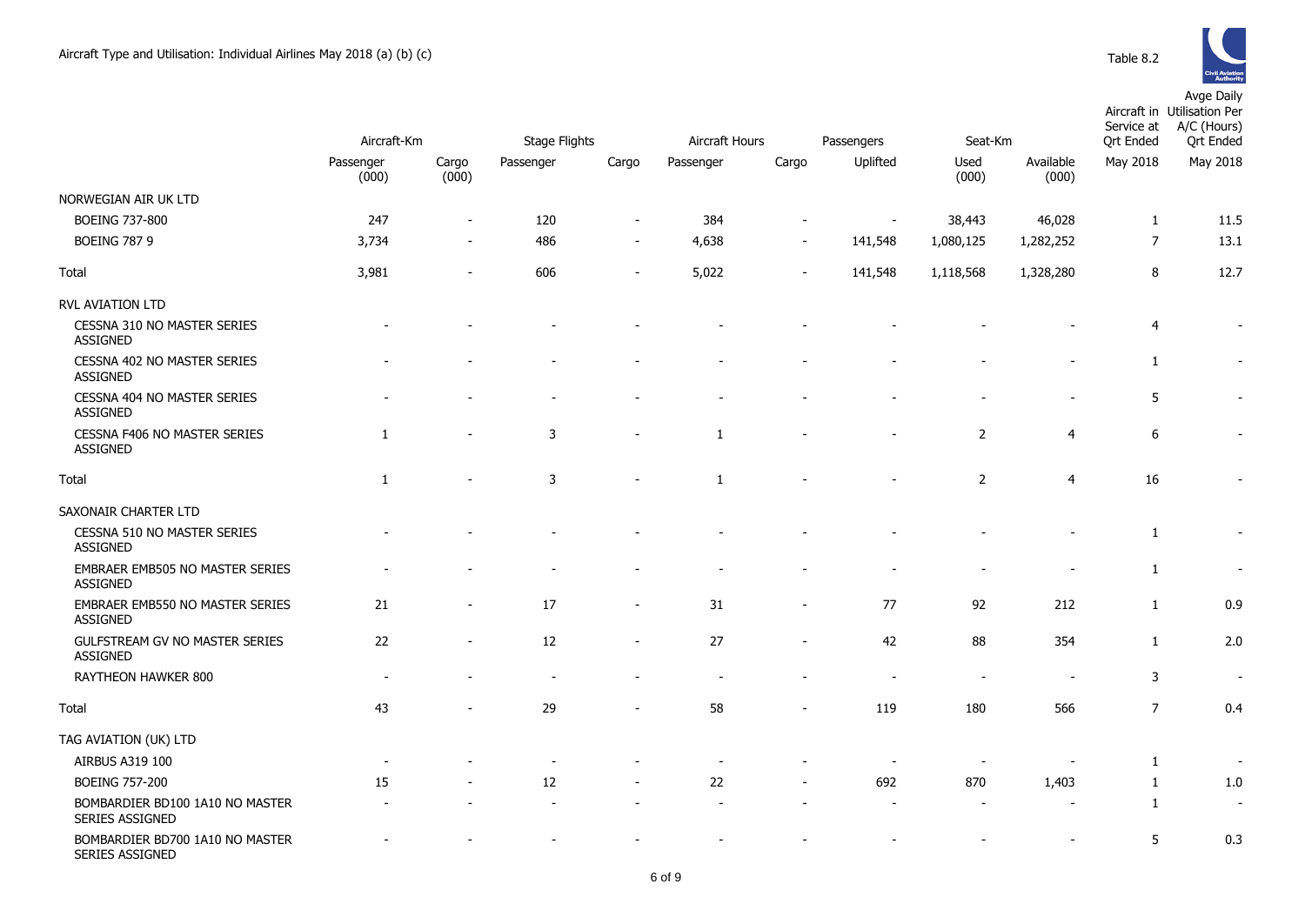

|                                                           |                          |                          |                      |                          | Aircraft Hours<br>Passengers |                          |                          |                |                    | Aircraft in Utilisation Per<br>A/C (Hours)<br>Service at<br><b>Qrt Ended</b> |                          |
|-----------------------------------------------------------|--------------------------|--------------------------|----------------------|--------------------------|------------------------------|--------------------------|--------------------------|----------------|--------------------|------------------------------------------------------------------------------|--------------------------|
|                                                           | Aircraft-Km              |                          | <b>Stage Flights</b> |                          |                              |                          |                          | Seat-Km        |                    |                                                                              | <b>Qrt Ended</b>         |
|                                                           | Passenger<br>(000)       | Cargo<br>(000)           | Passenger            | Cargo                    | Passenger                    | Cargo                    | Uplifted                 | Used<br>(000)  | Available<br>(000) | May 2018                                                                     | May 2018                 |
| TAG AVIATION (UK) LTD                                     |                          |                          |                      |                          |                              |                          |                          |                |                    |                                                                              |                          |
| BOMBARDIER BD700 1A11 NO MASTER<br><b>SERIES ASSIGNED</b> |                          |                          |                      |                          |                              |                          |                          |                |                    | $\mathbf{1}$                                                                 |                          |
| BOMBARDIER CL600 2B19 NO MASTER<br>SERIES ASSIGNED        | 9                        | $\blacksquare$           | 10                   | $\overline{a}$           | 12                           | $\blacksquare$           | 113                      | 99             | 121                | $\mathbf{1}$                                                                 | 0.2                      |
| CANADAIR CL600 2B16 600                                   | 1                        |                          | 1                    | $\overline{a}$           | $\mathbf{1}$                 | $\blacksquare$           | 2                        | $\mathbf{1}$   | 8                  | 4                                                                            | $\overline{\phantom{a}}$ |
| DASSAULT FALCON 2000 NO MASTER<br><b>SERIES ASSIGNED</b>  | 10                       |                          | 9                    |                          | 15                           |                          | 20                       | 18             | 92                 | $\overline{2}$                                                               | $\sim$                   |
| DASSAULT FALCON 7X NO MASTER<br>SERIES ASSIGNED           | $\overline{\phantom{a}}$ |                          |                      |                          |                              |                          | $\overline{\phantom{a}}$ | $\overline{a}$ |                    | 3                                                                            | $\overline{\phantom{a}}$ |
| DASSAULT FALCON 900EX NO MASTER<br><b>SERIES ASSIGNED</b> | 25                       |                          | 16                   | $\overline{a}$           | 30                           |                          | 99                       | 122            | 315                | 3                                                                            | 0.2                      |
| EMBRAER EMB135 NO MASTER SERIES<br><b>ASSIGNED</b>        | 39                       |                          | 16                   | $\overline{\phantom{m}}$ | 51                           | $\blacksquare$           | 72                       | 142            | 504                | 2                                                                            | 0.2                      |
| GULFSTREAM GV NO MASTER SERIES<br><b>ASSIGNED</b>         | 14                       |                          | 9                    | $\overline{a}$           | 17                           | $\sim$                   | 32                       | 35             | 243                | $\mathbf{1}$                                                                 | 0.8                      |
| <b>GULFSTREAM GVI NO MASTER SERIES</b><br><b>ASSIGNED</b> |                          |                          |                      |                          |                              |                          |                          |                |                    | $\mathbf{1}$                                                                 | $\overline{\phantom{a}}$ |
| Total                                                     | 112                      |                          | 73                   |                          | 148                          |                          | 1,030                    | 1,287          | 2,686              | 26                                                                           | 0.2                      |
| THOMAS COOK AIRLINES LTD                                  |                          |                          |                      |                          |                              |                          |                          |                |                    |                                                                              |                          |
| AIRBUS A320 200                                           | $\overline{\phantom{a}}$ |                          |                      | $\overline{\phantom{a}}$ |                              |                          |                          |                |                    | $\blacksquare$                                                               | 5.1                      |
| AIRBUS A321 200                                           | 7,119                    | $\blacksquare$           | 2,708                | $\blacksquare$           | 10,454                       | $\sim$                   | 509,624                  | 1,350,296      | 1,564,395          | 21                                                                           | 7.1                      |
| AIRBUS A330-200                                           | 2,272                    | $\blacksquare$           | 324                  | $\overline{\phantom{a}}$ | 2,900                        | $\overline{\phantom{a}}$ | 91,792                   | 655,908        | 721,678            | 5                                                                            | 14.3                     |
| AIRBUS A330-300                                           | 315                      | $\overline{a}$           | 49                   | $\overline{a}$           | 408                          | $\blacksquare$           | 13,697                   | 91,324         | 116,704            | $\overline{a}$                                                               |                          |
| BOEING 757-300                                            | 573                      | $\overline{\phantom{a}}$ | 219                  | $\overline{\phantom{a}}$ | 844                          | $\overline{\phantom{a}}$ | 54,390                   | 142,079        | 160,401            | 3                                                                            | 6.8                      |
| Total                                                     | 10,278                   | $\overline{\phantom{a}}$ | 3,300                | $\overline{\phantom{a}}$ | 14,606                       | $\blacksquare$           | 669,503                  | 2,239,607      | 2,563,178          | 29                                                                           | 8.2                      |
| TITAN AIRWAYS LTD                                         |                          |                          |                      |                          |                              |                          |                          |                |                    |                                                                              |                          |
|                                                           | $\overline{2}$           |                          | 1                    | $\blacksquare$           | $\overline{4}$               |                          | $\overline{a}$           | 335            | 335                | $\overline{\phantom{a}}$                                                     | $\sim$                   |
| AIRBUS A318 100                                           | 19                       | $\blacksquare$           | 10                   | $\overline{\phantom{a}}$ | 31                           | $\blacksquare$           | 183                      | 400            | 614                | $\mathbf{1}$                                                                 | 0.5                      |
| <b>AIRBUS A320 200</b>                                    | 383                      | $\blacksquare$           | 290                  | $\overline{\phantom{a}}$ | 654                          | $\blacksquare$           | $\blacksquare$           | 55,425         | 68,968             | $\overline{2}$                                                               | 5.1                      |
| <b>AIRBUS A321 200</b>                                    | 368                      |                          | 293                  |                          | 626                          |                          | 397                      | 63,754         | 78,917             | $\mathbf{1}$                                                                 | 4.7                      |
| BOEING 737-300                                            | 17                       |                          | 10                   | $\overline{a}$           | 28                           | $\blacksquare$           | 976                      | 1,887          | 2,209              | $\mathbf{1}$                                                                 | 2.0                      |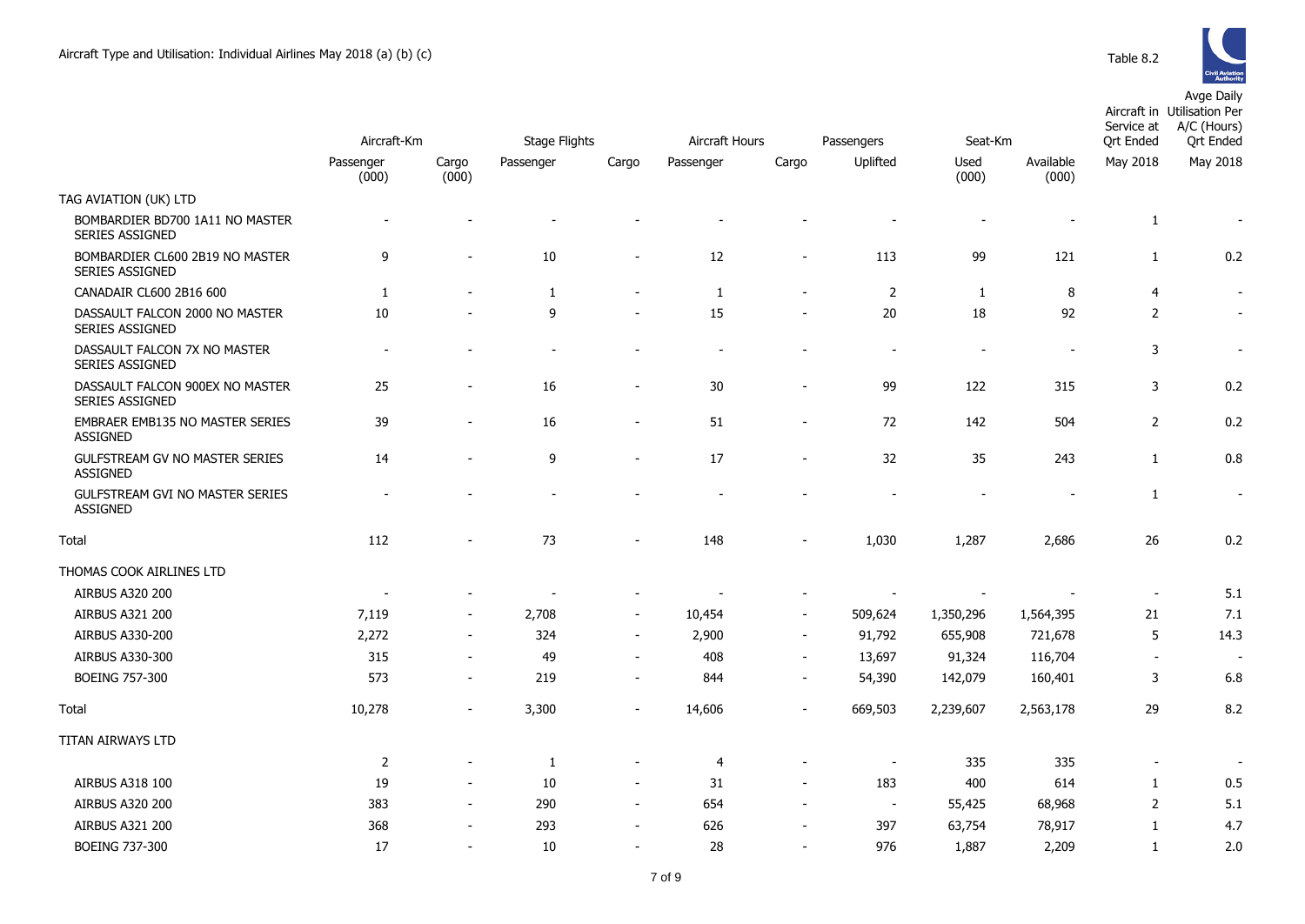Avge Daily

|                                                 | Aircraft-Km        |                          | <b>Stage Flights</b> |                          | Aircraft Hours |                          | Passengers | Seat-Km       |                    | Service at<br><b>Qrt Ended</b> | Aircraft in Utilisation Per<br>A/C (Hours)<br><b>Qrt Ended</b> |
|-------------------------------------------------|--------------------|--------------------------|----------------------|--------------------------|----------------|--------------------------|------------|---------------|--------------------|--------------------------------|----------------------------------------------------------------|
|                                                 | Passenger<br>(000) | Cargo<br>(000)           | Passenger            | Cargo                    | Passenger      | Cargo                    | Uplifted   | Used<br>(000) | Available<br>(000) | May 2018                       | May 2018                                                       |
| TITAN AIRWAYS LTD                               |                    |                          |                      |                          |                |                          |            |               |                    |                                |                                                                |
| <b>BOEING 737-400</b>                           | 95                 | 45                       | 89                   | 84                       | 175            | 104                      | 1,415      | 11,460        | 13,937             | $\overline{2}$                 | 3.5                                                            |
| <b>BOEING 757-200</b>                           | 324                | $\blacksquare$           | 152                  | $\overline{\phantom{a}}$ | 488            | $\overline{\phantom{a}}$ | 1,274      | 57,477        | 67,892             | $\overline{2}$                 | 2.2                                                            |
| <b>BOEING 767-300</b>                           | 77                 | $\overline{\phantom{a}}$ | 33                   | $\overline{\phantom{a}}$ | 117            | $\overline{\phantom{a}}$ | 1,341      | 13,316        | 20,373             | $\mathbf{1}$                   | 3.6                                                            |
| Total                                           | 1,286              | 45                       | 878                  | 84                       | 2,122          | 104                      | 5,586      | 204,054       | 253,245            | 10                             | 3.2                                                            |
| TRIAIR (BERMUDA) LTD                            |                    |                          |                      |                          |                |                          |            |               |                    |                                |                                                                |
| DASSAULT FALCON 7X NO MASTER<br>SERIES ASSIGNED |                    |                          |                      |                          |                |                          |            |               |                    | 1                              | 0.1                                                            |
| Total                                           |                    |                          |                      |                          |                |                          |            |               |                    | $\mathbf{1}$                   | 0.1                                                            |
| TUI AIRWAYS LTD                                 |                    |                          |                      |                          |                |                          |            |               |                    |                                |                                                                |
| BOEING 737-800                                  | 8,002              | $\overline{\phantom{a}}$ | 3,419                | $\overline{\phantom{a}}$ | 12,002         | $\overline{\phantom{a}}$ | 596,848    | 1,396,441     | 1,512,302          | 21                             | 7.9                                                            |
| <b>BOEING 757-200</b>                           | 3,419              | $\overline{\phantom{a}}$ | 1,361                | $\blacksquare$           | 5,000          | $\overline{\phantom{a}}$ | 272,898    | 685,036       | 756,089            | 14                             | 7.8                                                            |
| <b>BOEING 767-300</b>                           | 955                | $\overline{\phantom{a}}$ | 357                  | $\overline{\phantom{a}}$ | 1,374          | $\overline{\phantom{a}}$ | 55,930     | 293,153       | 313,326            | 4                              | 13.9                                                           |
| <b>BOEING 787 8</b>                             | 2,635              | $\overline{\phantom{a}}$ | 461                  | $\blacksquare$           | 3,323          | $\overline{\phantom{a}}$ | 122,163    | 707,878       | 794,077            | 8                              | 15.1                                                           |
| <b>BOEING 787 9</b>                             | 1,288              | $\overline{\phantom{a}}$ | 189                  | $\overline{\phantom{a}}$ | 1,600          | $\overline{\phantom{a}}$ | 60,899     | 415,573       | 444,212            | 3                              | 17.7                                                           |
| Total                                           | 16,299             | $\overline{\phantom{a}}$ | 5,787                | $\overline{\phantom{a}}$ | 23,298         | $\overline{\phantom{a}}$ | 1,108,738  | 3,498,081     | 3,820,006          | 50                             | 10.1                                                           |
| VIRGIN ATLANTIC AIRWAYS LTD                     |                    |                          |                      |                          |                |                          |            |               |                    |                                |                                                                |
| AIRBUS A330-200                                 | 877                | $\blacksquare$           | 144                  | $\blacksquare$           | 1,132          | $\overline{\phantom{a}}$ | 30,355     | 195,502       | 251,804            | 3                              | 9.2                                                            |
| AIRBUS A330-300                                 | 3,144              | $\blacksquare$           | 506                  | $\sim$                   | 4,151          | $\sim$                   | 95,142     | 594,814       | 836,194            | 8                              | 10.4                                                           |
| AIRBUS A340-600                                 | 1,760              | $\blacksquare$           | 307                  | $\overline{\phantom{a}}$ | 2,315          | $\overline{\phantom{a}}$ | 71,873     | 410,583       | 542,100            | 7                              | 10.7                                                           |
| <b>BOEING 747 400</b>                           | 2,807              | $\blacksquare$           | 392                  | $\blacksquare$           | 3,474          | $\blacksquare$           | 134,925    | 961,731       | 1,277,002          | 8                              | 10.2                                                           |
| <b>BOEING 787 9</b>                             | 5,124              | $\overline{\phantom{a}}$ | 627                  | $\overline{\phantom{a}}$ | 6,358          | $\overline{\phantom{a}}$ | 121,514    | 993,975       | 1,352,667          | 16                             | 11.6                                                           |
| Total                                           | 13,711             | $\overline{\phantom{a}}$ | 1,976                | $\overline{\phantom{a}}$ | 17,430         | $\blacksquare$           | 453,809    | 3,156,605     | 4,259,767          | 42                             | 10.9                                                           |
| VIRGIN ATLANTIC INTERNATIONAL                   |                    |                          |                      |                          |                |                          |            |               |                    |                                |                                                                |
| AIRBUS A330-300                                 | 421                |                          | 78                   | $\overline{\phantom{a}}$ | 542            | $\overline{\phantom{a}}$ | 15,214     | 102,733       | 111,867            | 2                              | 18.6                                                           |
| Total                                           | 421                |                          | 78                   | $\overline{\phantom{a}}$ | 542            | $\overline{\phantom{a}}$ | 15,214     | 102,733       | 111,867            | 2                              | 18.6                                                           |